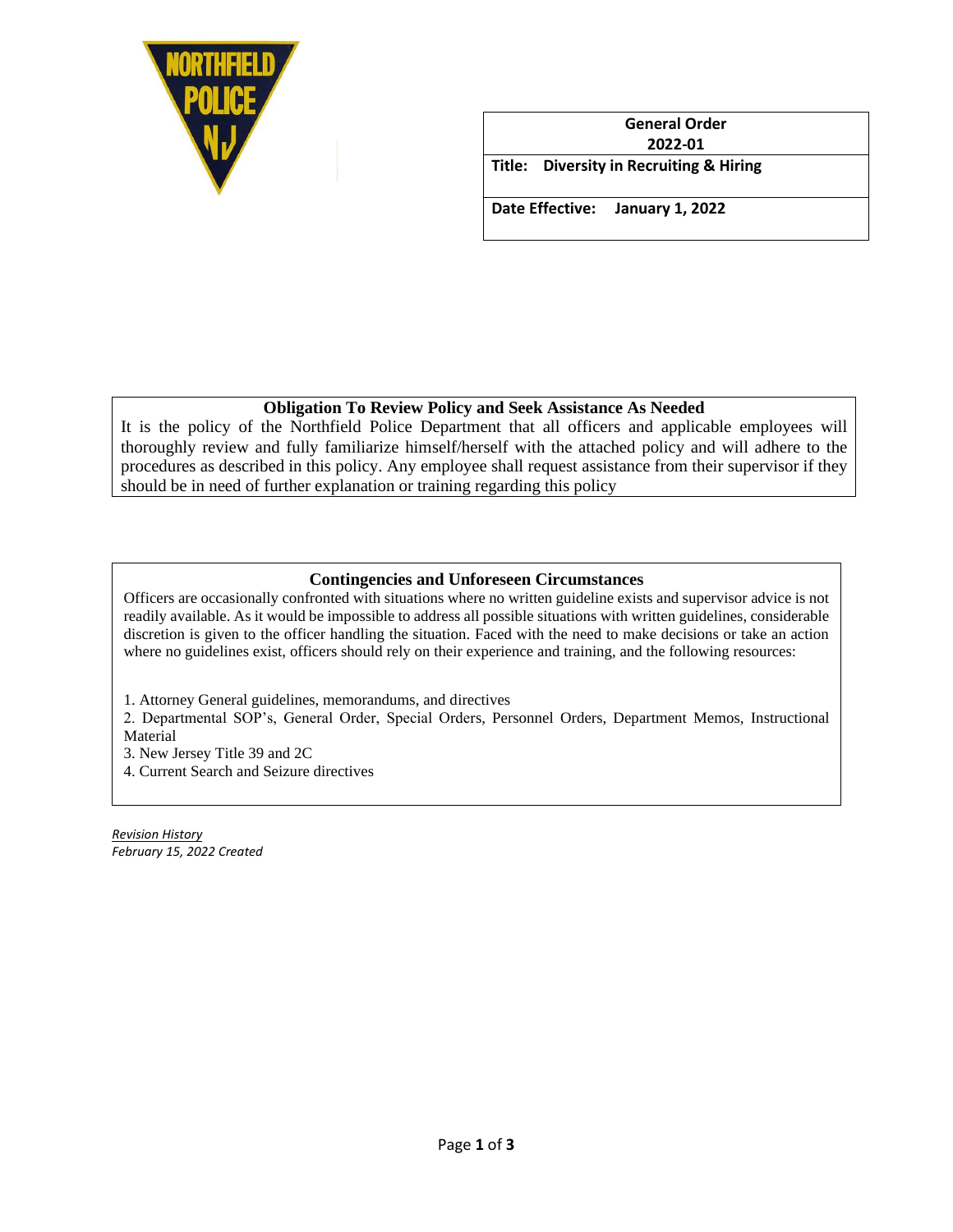# **Policy**

The Northfield Police Department shall make a "good faith effort" to recruit and hire a diverse workforce in accordance with the NJ Attorney General's Guidelines.

## **Purpose**

The purpose of the policy is to form and maintain a police department comprised of law enforcement officers who reflect the diversity of the population of the community the agency is charged with protecting.

#### **Definitions**

**Jurisdiction**: The Northfield Police Department is a non-civil service jurisdiction.

**Applicant:** An "applicant" in a non-CSC jurisdiction is an individual seeking employment as a law enforcement officer and who has submitted a completed employment application as provided by the hiring law enforcement\_agency, regardless of whether or not the individual has undergone an examination, a background check, or any other prerequisites to employment.

**Law enforcement officer**. Is any person who is employed as a permanent full-time member of an enforcement agency, who is statutorily empowered to act for the detection, investigation, arrest, and conviction of persons violating the criminal laws of this State and statutorily required to successfully complete a training course approved, or certified as being substantially equivalent to an approved course, by the Police Training Commission.

### **I. Hiring**

- A. The Northfield Police Department does not maintain an on-going recruitment program.
- B. The Northfield Police Department hires based upon the following opportunities:
	- 1. Need *(i.e., replacement due to retirement, resignation, etc.)*.
	- 2. In situations where the governing body allocates financial resources for additional officers.
- C. The Northfield Police Department utilizes the following hiring methods
	- 1. Experienced/trained police officers
	- 2. SLEOII Waivers
	- 3. Alternate route
	- 4. Training new recruits
- D. Choice of the above methods are generally determined by the governing body.